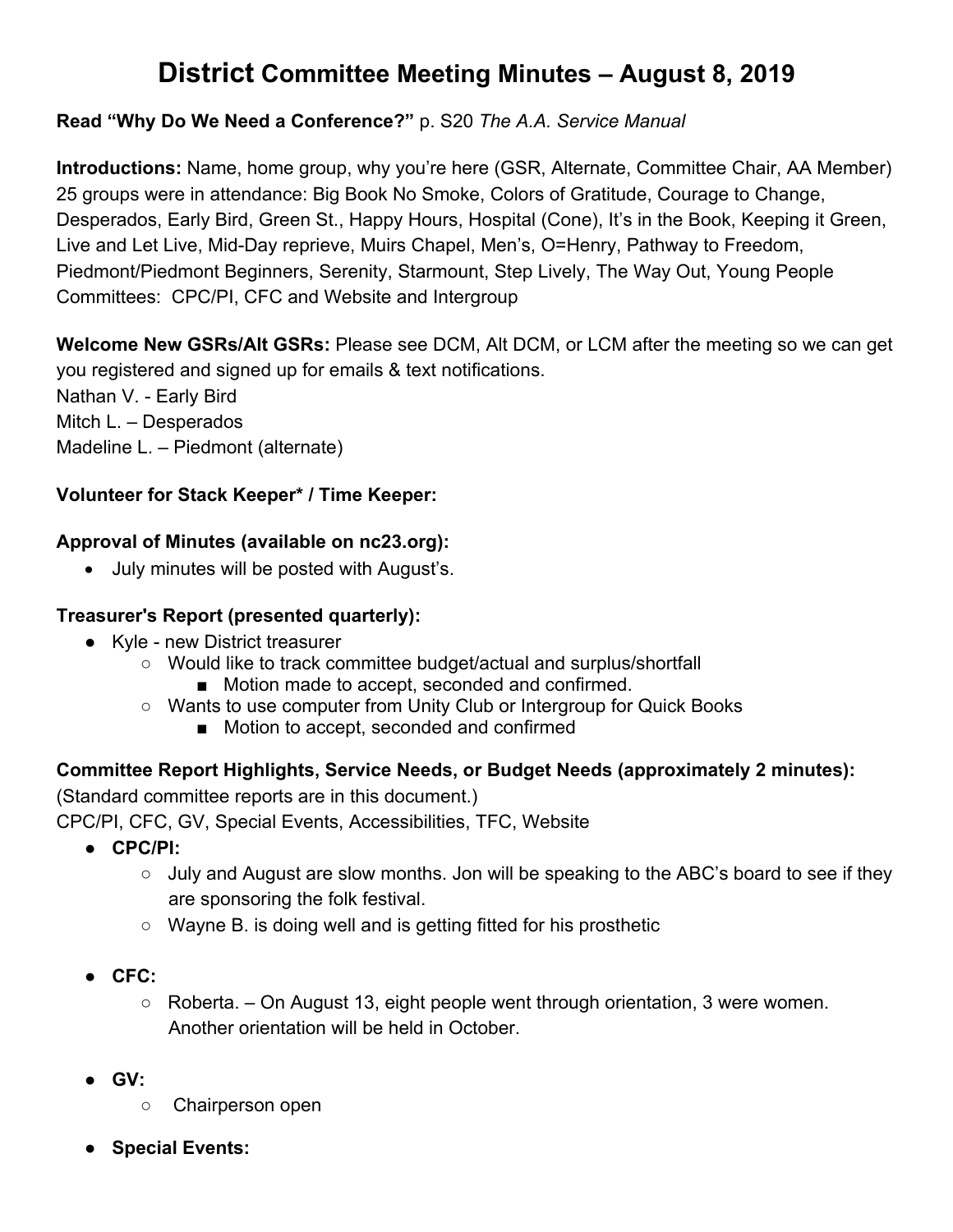○ No update

# ● **Accessibilities:**

○ Chairperson open

## **Intergroup Report:**

● Meeting next week for AA in 2022 Committee. Visit the possibility of expanding Intergroup role with other districts and housing committees in the Intergroup. Meeting, Tuesday, 8-13, 6:00 PM at the Intergroup office. Please announce at your meetings/groups.

# **GSRs**:

Celebrations, concerns, ideas for District, comments on committee reports or questions.

**Courage to Change** - Business mtg. on Tuesday and will discuss service at Cone Treatment facility **Desperado-** started having speakers on Sunday nights at 10:00 - well received.

**Happy Hills** - celebrated 32nd anniversary

**Women's ES&H** - hoping for more funding to keep supplying childcare

**Live and let Live** - Sunday night meeting Grapevine study will end after this month (August) **Lunch Bunch** - has new AC unit and is collecting money for unit.

**Pathway to Freedom** – home group wants to know how to better get involved in services. Chip will attend the Intergroup meeting.

**Serenity** - group is growing

**The way out** - spoke to church about nc23.org website because general public is making inquiries at the church regarding AA activities.

**Young People** - Super Saturday was disbanded

**Keeping It Green** - Women's speaker meeting could use support

**Dawn Patrol** - could use support. This meeting is on a bus route.

# **Alt DCM Report:**

● Went to 16th St. meeting - it's well visited

# **LCM Report:**

● No report

# **DCM Report:**

- How many groups take groups to treatment centers? GSRs to report to DCM after meeting to determine who is going where and when.
	- Summit Early Bird
	- Summit Men's Fellowship
	- Piedmont Group
	- Green Street
	- Happy Hills
	- Hospital Group
- District is trying to create service sponsors to grow general service. This helps AA exist. DCM read from page S90 of the General Service Manual regarding what the Grapevine is.
- GSO letter of August 5, 2019 new NetSuite system is online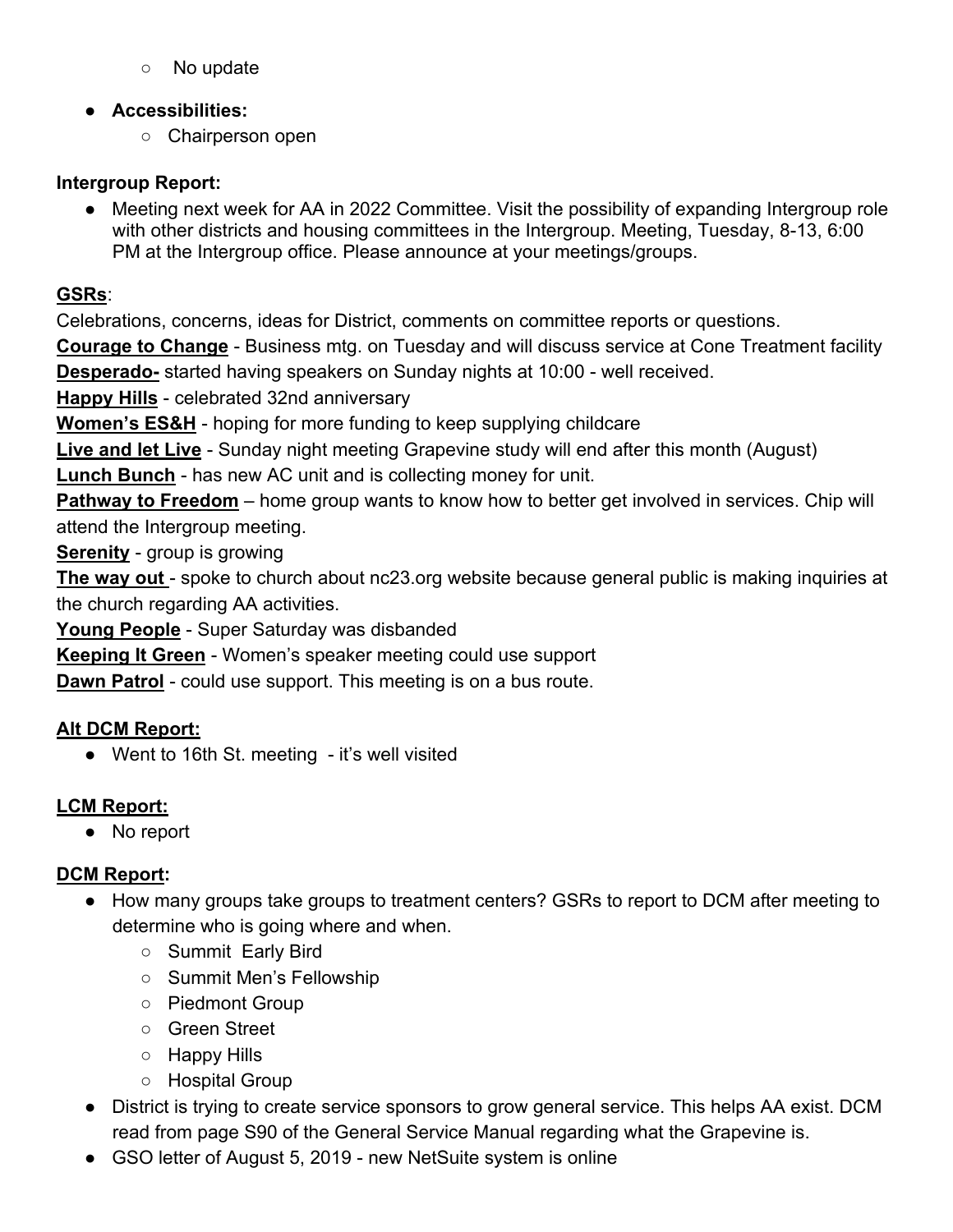- Contributions to GSO are appreciated. "Give until it feels good." Each individual in AA costs GSO \$8.06. Flier on NC23.org that you can provide to your home group.
	- Cone Hospital group is passing the basket a 2nd time during the month of August to support the GSO.
	- Some locations (members) donate a dollar for every year of sobriety on their anniversary.
	- Flier for 806 Challenge that you can take to your HG to discuss this topic.

#### **Old Business:**

- Grapevine chair open
- Treatment chair open

#### **New Business:**

● Cone Behavioral - Day Mark is being staffed, 3 days AA and 2 days for NA.

Motion to adjourn, seconded, confirmed.

## **Adjourn with Responsibility Statement**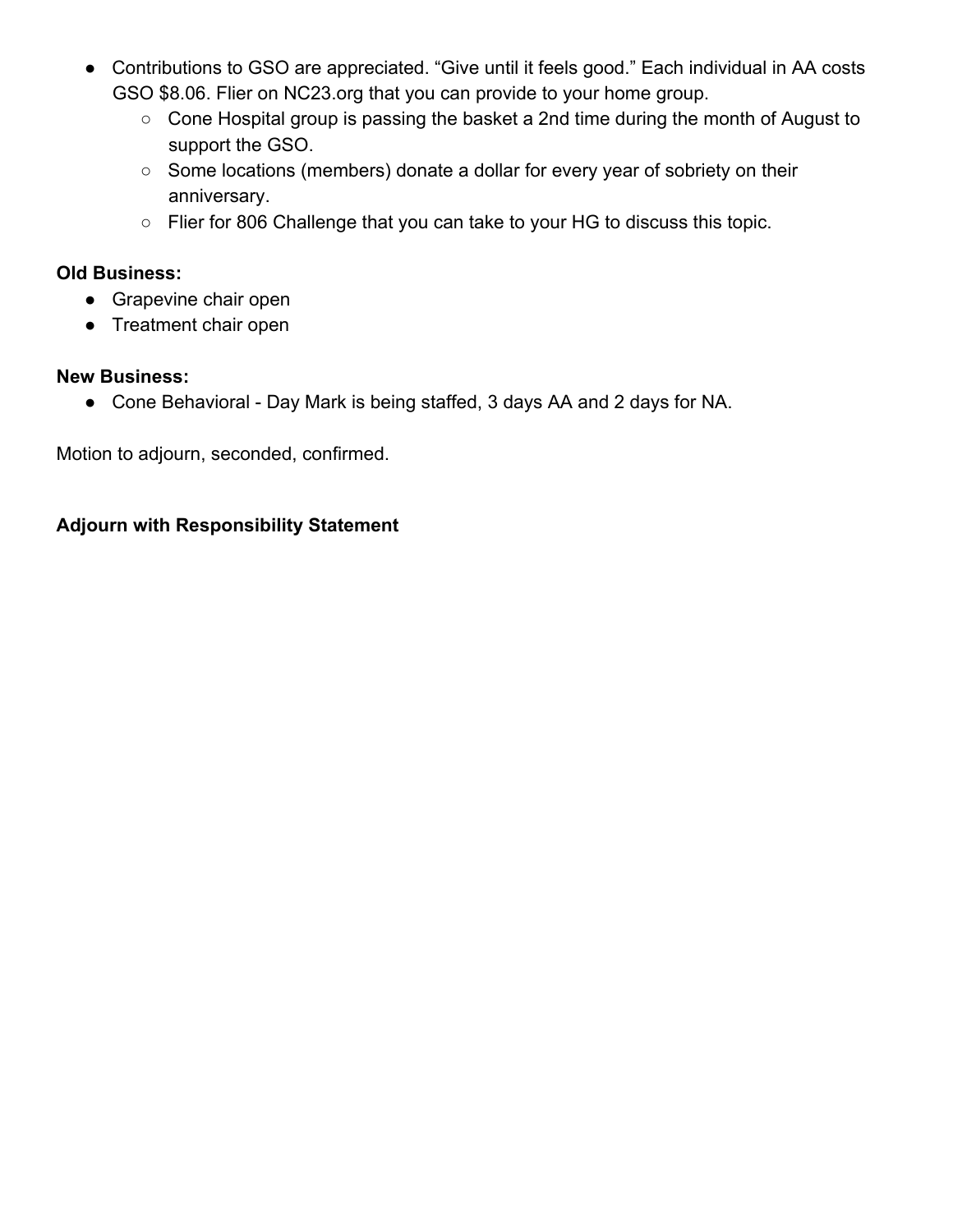# **Committee Reports**

#### **CFC:**

Roberta. - 8-13, 8 people went through orientation. There were 3 women. Another orientation in October.

**GV:**

#### **Special Events:**

#### **Accessibilities:**

**TFC:**

## **Web & Tech - July 2019:**



National AA technology conference 9-19 to 22 in Bowling Green, KY estimated budget is \$700. Motion to accept, seconded, confirmed.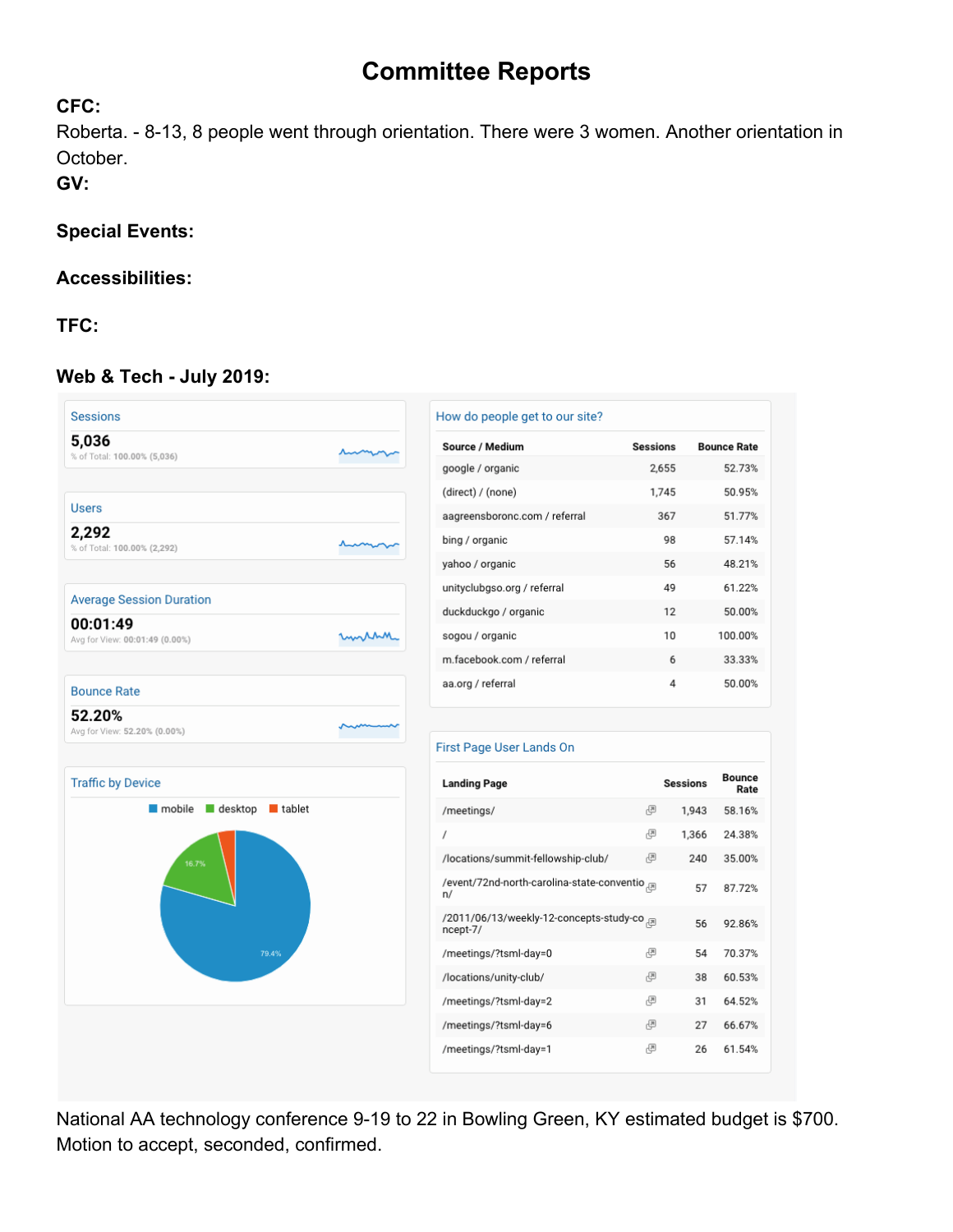Sam has attended and it changed his view on the design of the nc23.org website.